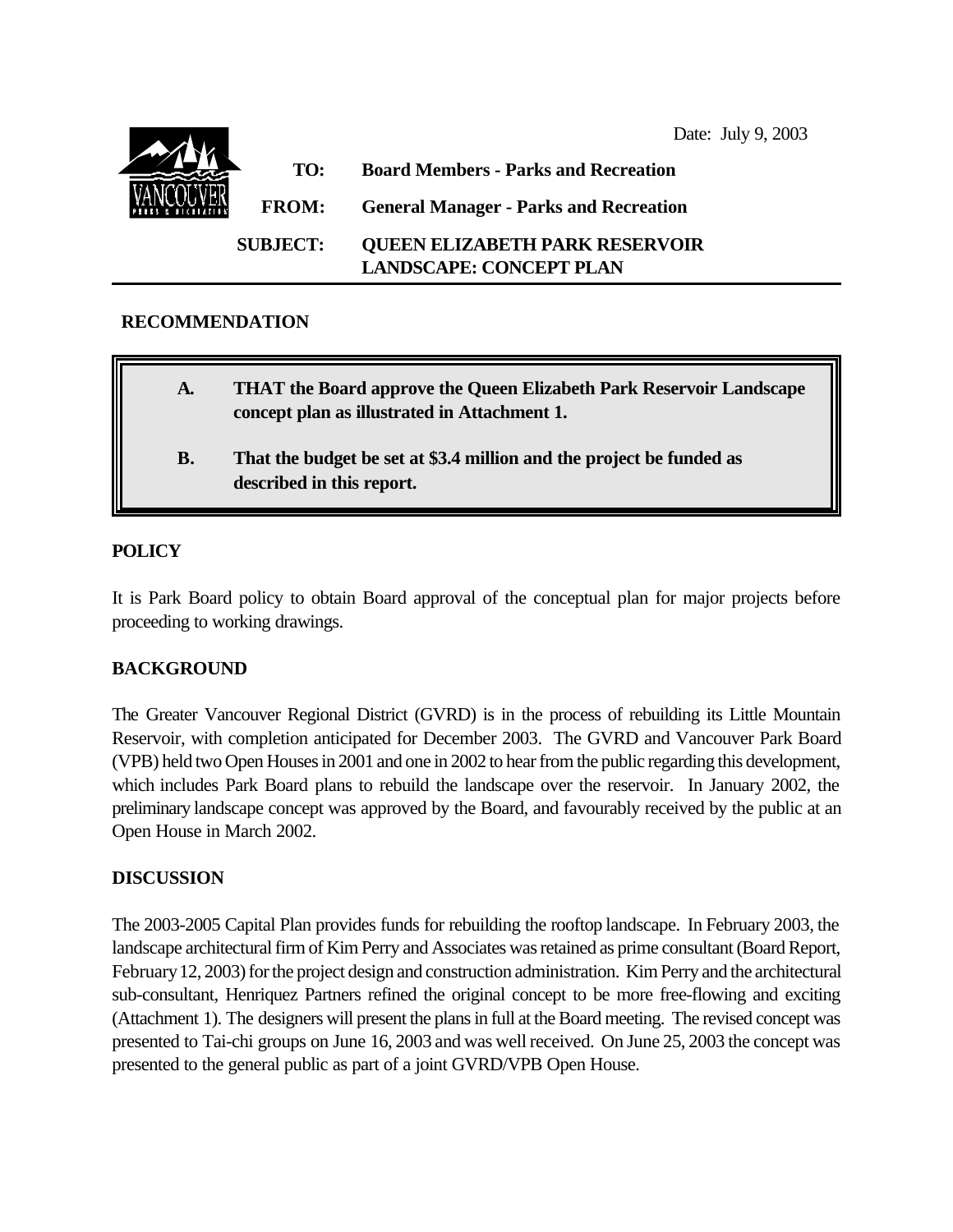It was estimated that there were about 100 attendees and 31 respondents filled out questionnaires, with overwhelming support for the concept as presented ( 97% support), as well as support for the individual elements in the design- water fountain (97%), multi-purpose structures (96%), wedding pavilion (94%), sculpture displays (97%) and washrooms (100%) (Attachment 2). There was also strong support for the reduced parking with provision for tour bus parking on the rooftop (71%).

The cost of this project is estimated to be \$3.4 million, and includes costs for consultant fees and disbursements, construction and contingencies. The funds available are \$2.9 million from the 2003- 2005 Capital Plan and \$0.3 million from the 2000- 2002 Capital Plan to give a total budget of \$3.2 million. The shortfall of \$200,000 will be raised through fund raising, with donations applied towards the wedding pavilion. If the funds for the wedding pavilion are not in place prior to construction, the wedding pavilion will be built later.

The anticipated time line for this project is:

| Concept/Schematic         | March- July 2003        |
|---------------------------|-------------------------|
| Design Development        | July-September 2003     |
| <b>Contract Documents</b> | September-December 2003 |
| Tendering                 | January-February 2004   |
| Construction              | March-December 2004     |

# **SUMMARY**

The landscape design that has been developed will result in a beautiful and exciting plaza landscape that will meet the varied needs of both residents and tourists. In June 2003, the concept was presented to Taichi groups, and then to the general public in an Open House. There was overwhelming support for both the overall design and individual elements in the design. The estimated project cost of \$3.4 million will be met by \$2.9 million from the 2003- 2005 Capital Plan, \$0.3 million from the 2000- 2002 Capital Plan and \$200,000 through fund raising.